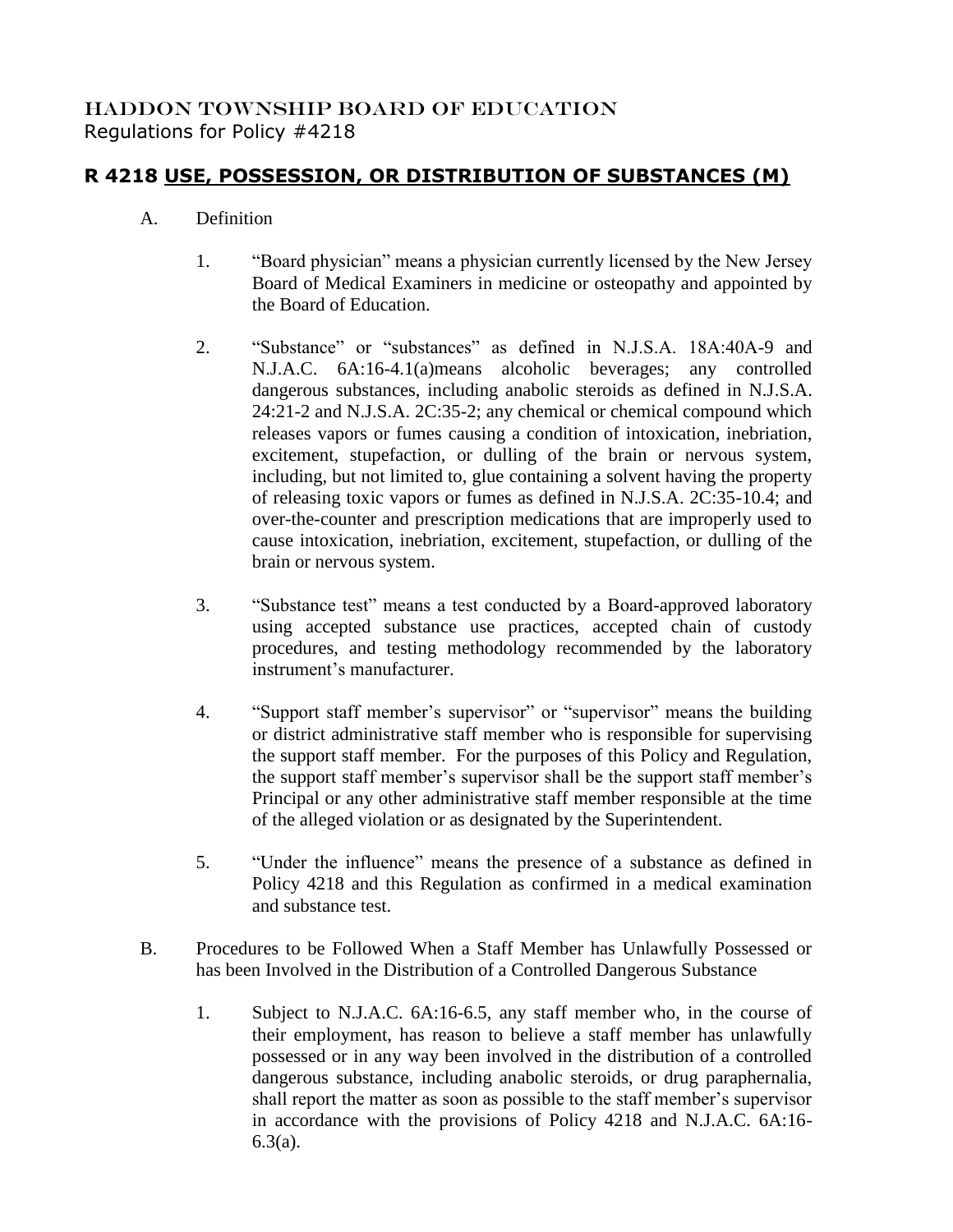- a. In accordance with the provisions of N.J.A.C. 6A:16-6.3(a)1, upon receiving a report, the supervisor shall notify the Superintendent who shall notify, as soon as possible, the County Prosecutor or other law enforcement official designated by the County Prosecutor to receive such information.
- b. In accordance with the provisions of N.J.A.C. 6A:16-6.3(a)2, the Superintendent or designee shall provide to the County Prosecutor or designee all known information concerning the matter including the identity of the staff member involved.
- c. A staff member who unlawfully possessed or in any way has been involved in the distribution of a controlled dangerous substance, including anabolic steroids, or drug paraphernalia, shall be subject to appropriate discipline, which may include, but not be limited to, termination of a non-tenured support staff member or the filing of tenure charges for a tenured support staff member in accordance with law.
- C. Procedures to be Followed When a Support Staff Member is Suspected to be Under the Influence of a Substance
	- 1. The following procedures shall be used when a support staff member is suspected of being under the influence of a substance during work hours or at a school-sponsored function where the support staff member has been assigned job responsibilities.
		- a. The support staff member's supervisor, upon receiving a report or information a support staff member may be under the influence of a substance during work hours or at a school-sponsored function where the support staff member has been assigned job responsibilities will:
			- (1) Immediately notify the Superintendent;
			- (2) Immediately meet with the support staff member;
				- (a) The support staff member's supervisor may include another staff member in this meeting; and
				- (b) The support staff member suspected of being under the influence may include another staff member or a representative of their choice in this meeting.
		- b. The support staff member's supervisor shall present to the support staff member the report or information supporting the suspicion the support staff member may be under the influence of a substance.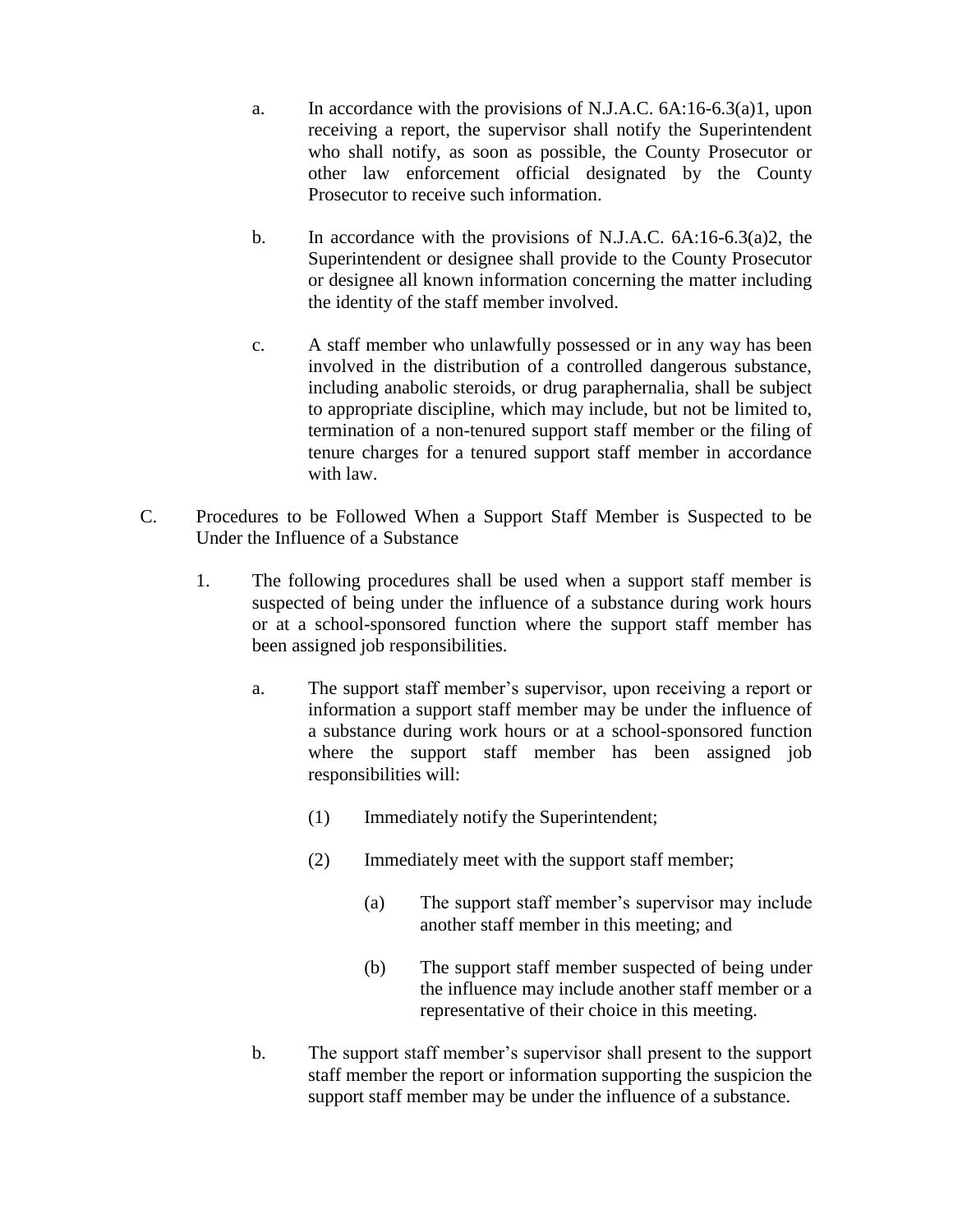- c. The support staff member shall be provided an opportunity to respond to the report or information presented by the supervisor.
- d. In the event the supervisor or designee believes the support staff member may be under the influence of a substance after meeting with the support staff member, the supervisor will arrange for an immediate medical examination by the Board physician. The medical examination shall include a substance test administered by the Board physician or a Board-approved laboratory.
- e. The support staff member shall be transported to the examination and testing location by means of transportation approved by the Superintendent or designee and shall be accompanied by the support staff member's supervisor or designee.
- f. The support staff member, prior to the medical examination and substance test, will be informed by the Board physician or designee on the type of testing to be completed and the substances that will be tested.
- g. The support staff member may, prior to being examined or tested, disclose to the Board physician or designee any prescription medicine, over-the-counter medicine or supplements, or any other reason why the support staff member's test results may be positive.
- h. Refusal by a support staff member to consent to the medical examination which includes a substance test will be deemed a positive result for substances.
- 2. The results of the medical examination and substance test shall be used by the Board physician to determine if the support staff member is under the influence of any substance as defined in Policy 4218 and this Regulation. The substance test procedures will provide for a confirmation test using acceptable confirmation test procedures.
	- a. Any specimen determined by the Board physician or Boardapproved laboratory to have been adulterated by the support staff member will be deemed a positive result for substances.
- 3. The results of the substance test shall be provided to the Superintendent and Board physician within twenty-four hours of the test being administered or as soon as the test results are available. The Superintendent shall provide the support staff member with these results.
	- a. In the event the results of the medical examination and substance test are not provided to the Superintendent, it will be deemed a positive result for substances.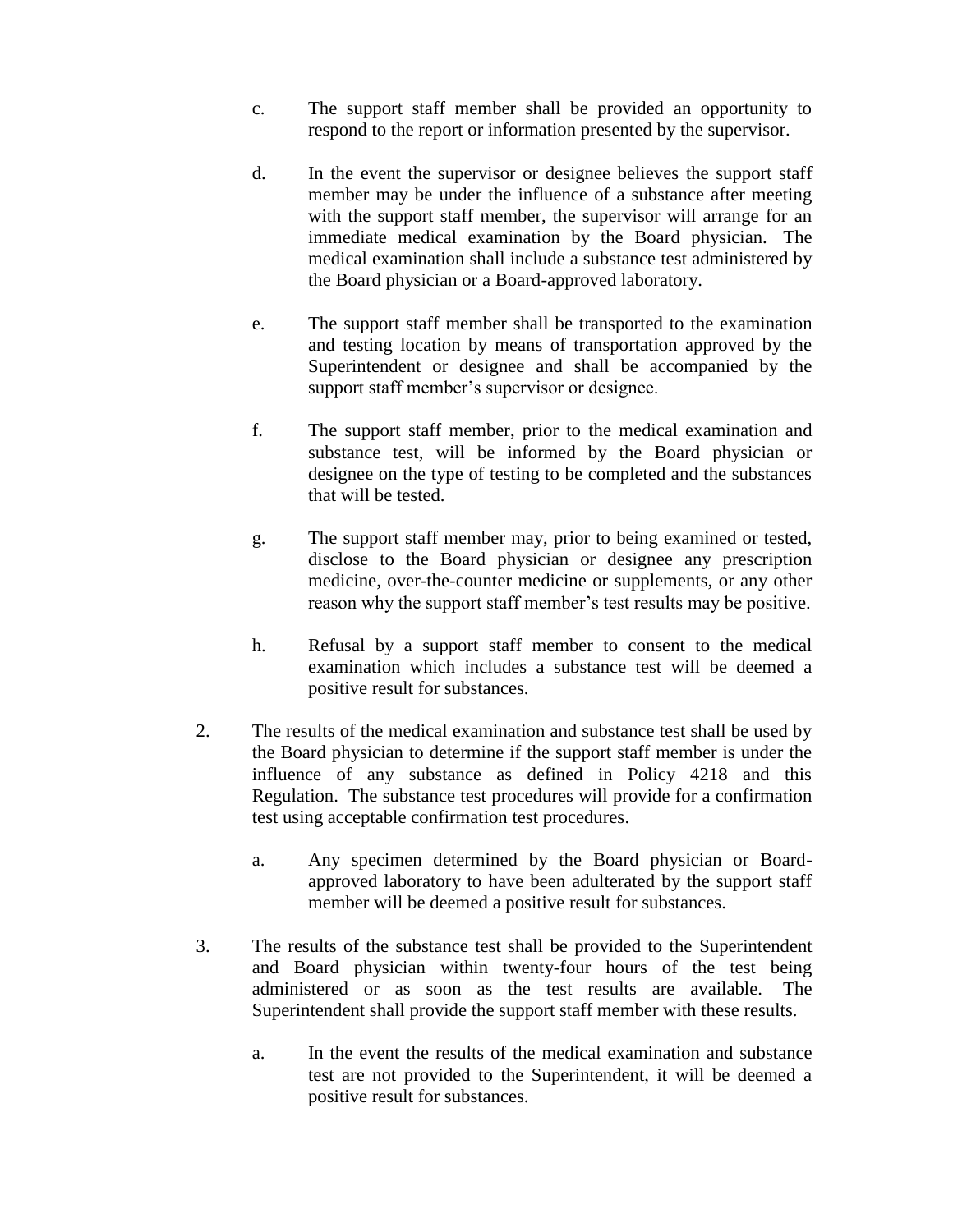- 4. If the Board physician determines, based upon the medical examination and the results of the substance test, that the support staff member was not under the influence of a substance during work hours or at a schoolsponsored function where the support staff member was assigned job responsibilities, the support staff member shall return to their position in the school district unless the Superintendent has a reason the support staff member should not be returned to their position.
- 5. If the Board physician determines, based upon the medical examination and the results of the substance test, that the support staff member was under the influence of a substance during work hours or at a schoolsponsored function where the support staff member was assigned job responsibilities, the Board physician will:
	- a. Discuss the results of the examination and substance test with the support staff member and provide the support staff member an opportunity to present any medical or other reasons for the Board physician's determination.
	- b. Provide the support staff member an opportunity to have the substance test results confirmed by a laboratory selected by the support staff member and approved by the Board physician and Superintendent.
		- (1) The Board physician will schedule and coordinate the confirmation test procedures, including the acceptable time period for the confirmation test to be conducted based on the existing test results, and the time in which a confirmation test result would be valid. This confirmation test shall be paid for by the support staff member.
		- (2) The confirmation test results must be provided to the Board physician and Superintendent within the time period required by the Board physician.
		- (3) Any confirmation test results provided to the Board physician and Superintendent not within the time period required by the Board physician shall not be accepted and the support staff member shall be determined to have waived their right to have the results of a confirmation test considered.
	- c. After completing the requirements in 5. a. and b. above, the Board physician shall make a final determination whether the support staff member was under the influence of a substance during work hours or at a school-sponsored function where the support staff member was assigned job responsibilities.